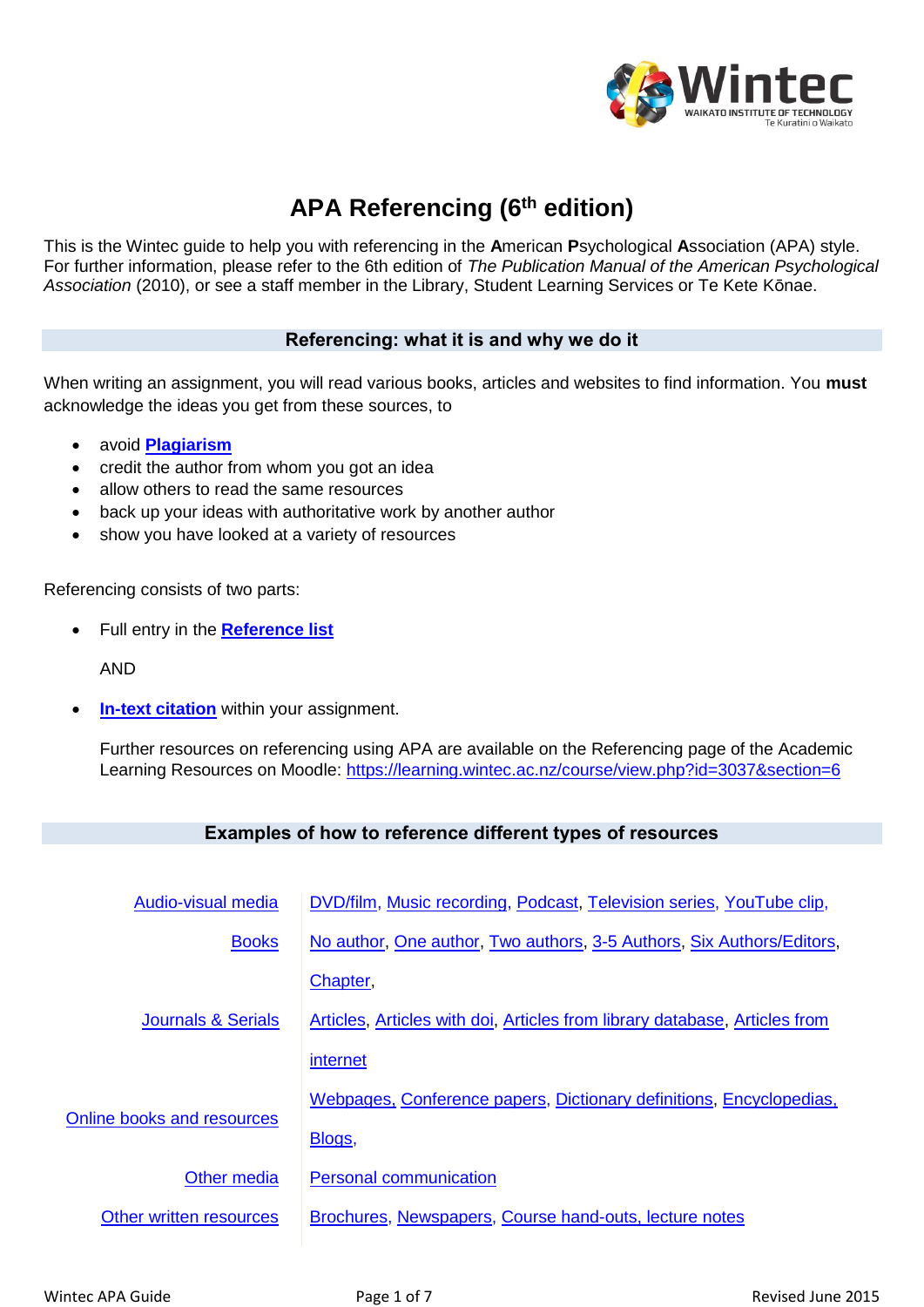<span id="page-1-3"></span><span id="page-1-2"></span><span id="page-1-1"></span><span id="page-1-0"></span>

| <b>Reference list</b>                                                                                                                                                                                                                                                                | <b>In-text citation</b>                                                                                                                                                                                                          |  |  |
|--------------------------------------------------------------------------------------------------------------------------------------------------------------------------------------------------------------------------------------------------------------------------------------|----------------------------------------------------------------------------------------------------------------------------------------------------------------------------------------------------------------------------------|--|--|
| <b>BOOKS</b>                                                                                                                                                                                                                                                                         |                                                                                                                                                                                                                                  |  |  |
| Book with no author (including dictionaries – see APA FAQs, pg. 3, "How do I reference a resource that lists<br>no author?")                                                                                                                                                         |                                                                                                                                                                                                                                  |  |  |
| The complete encyclopaedia of garden flowers. (2003). Auckland, New<br>Zealand: Bateman.                                                                                                                                                                                             | The Complete Encyclopaedia of Garden<br><i>Flowers</i> (2003) shows that  (p. 96).                                                                                                                                               |  |  |
| <b>Book with one author</b>                                                                                                                                                                                                                                                          |                                                                                                                                                                                                                                  |  |  |
| Jones, R. (2007). Nursing leadership and management: Theories,<br>process and practice. Philadelphia, PA: F. A. Davis.                                                                                                                                                               | Jones (2007) notes that  (p. 184). Or<br>(Jones, 2007, p. 184).                                                                                                                                                                  |  |  |
| <b>Book with two authors</b>                                                                                                                                                                                                                                                         |                                                                                                                                                                                                                                  |  |  |
| Claiborne, L., & Drewery, W. (2010). Human development: Family,<br>place, culture. North Ryde, Australia: McGraw-Hill.                                                                                                                                                               | Claiborne and Drewery (2010) state<br>that (p. 88). Or  (Claiborne &<br>Drewery, 2010, p. 88).                                                                                                                                   |  |  |
| Book with three to five authors                                                                                                                                                                                                                                                      |                                                                                                                                                                                                                                  |  |  |
| Hubbard, J., Thomas, C., & Varnham, S. (2010). Principles of law for<br>New Zealand business students (4th ed.). Auckland, New<br>Zealand: Pearson.                                                                                                                                  | First citation - Hubbard, Thomas and<br>Varnham (2010) state that (p. 4) Or<br>(Hubbard, Thomas, & Varnham, 2010, p. 4).<br><b>Then</b> – Hubbard et al. (2010) report that $\dots$<br>(p. 4). or  (Hubbard et al., 2010, p. 4). |  |  |
| Book with six or more authors / editors (see also Journal article with six or more authors)                                                                                                                                                                                          |                                                                                                                                                                                                                                  |  |  |
| Mezey, M. D., Cassel, C. K., Bottrell, M. M., Hyer, K., Howe, J. L., &<br>Fulmer, T. T. (Eds.). (2002). Ethical patient care: A casebook for<br>geriatric health care teams. Baltimore, MD: Johns Hopkins<br>University Press.                                                       | First citation - Mezey et al. (2002) explain<br>that  (p. 58). Or  (Mezey et al., 2002,<br>p. 58).                                                                                                                               |  |  |
| Book or report by a corporate author (e.g. an organisation, association or Government Department)                                                                                                                                                                                    |                                                                                                                                                                                                                                  |  |  |
| University of Otago. (1986). Today's food, tomorrow's health. Dunedin,<br>New Zealand: Author.                                                                                                                                                                                       | The University of Otago (1986) claims<br>that  (p. 6). Or  (University of Otago,<br>1986, p. 6).                                                                                                                                 |  |  |
| Book chapter in an edited work                                                                                                                                                                                                                                                       |                                                                                                                                                                                                                                  |  |  |
| Hales, M. (2012). Community health nursing. In A. Berman, S. Snyder,<br>T. Levett-Jones, T. Dwyer, M. Hales, N. Harvey, D. Stanley<br>(Eds.), Kozier and Erb's fundamentals of nursing (2 <sup>nd</sup> Australian<br>ed., Vol. 1, pp. 127-141). Frenchs Forest, Australia: Pearson. | Hales (2012) reports that (p. 129).<br>Or  (Hales, 2012, p. 129).                                                                                                                                                                |  |  |
| <b>ONLINE BOOKS AND RESOURCES</b>                                                                                                                                                                                                                                                    |                                                                                                                                                                                                                                  |  |  |
| NB A Digital Object Identifier (doi) is a unique 'number' (or code) to identify content and provide a reliable link to its<br>location on the Internet. Unlike a URL, a doi never changes.                                                                                           |                                                                                                                                                                                                                                  |  |  |
| Book with a digital object identifier (doi)                                                                                                                                                                                                                                          |                                                                                                                                                                                                                                  |  |  |
| Kay, G. N. (1999). Fiber optics in architectural lighting: Methods, design,<br>and applications. doi:10.1036/0070349320                                                                                                                                                              | Kay (1999) notes  (p. 65).<br>Or  (Kay, 1999, p. 65).                                                                                                                                                                            |  |  |
| Book with no doi retrieved from an online database (see APA FAQs for more information)                                                                                                                                                                                               |                                                                                                                                                                                                                                  |  |  |
| Fox, W. (2006). Theory of general ethics: Human relationships, nature,<br>and the built environment. Retrieved from ebrary database.<br>OR:                                                                                                                                          | Fox (2006) states  (p. 53).<br>Or  (Fox, 2006, p. 53).                                                                                                                                                                           |  |  |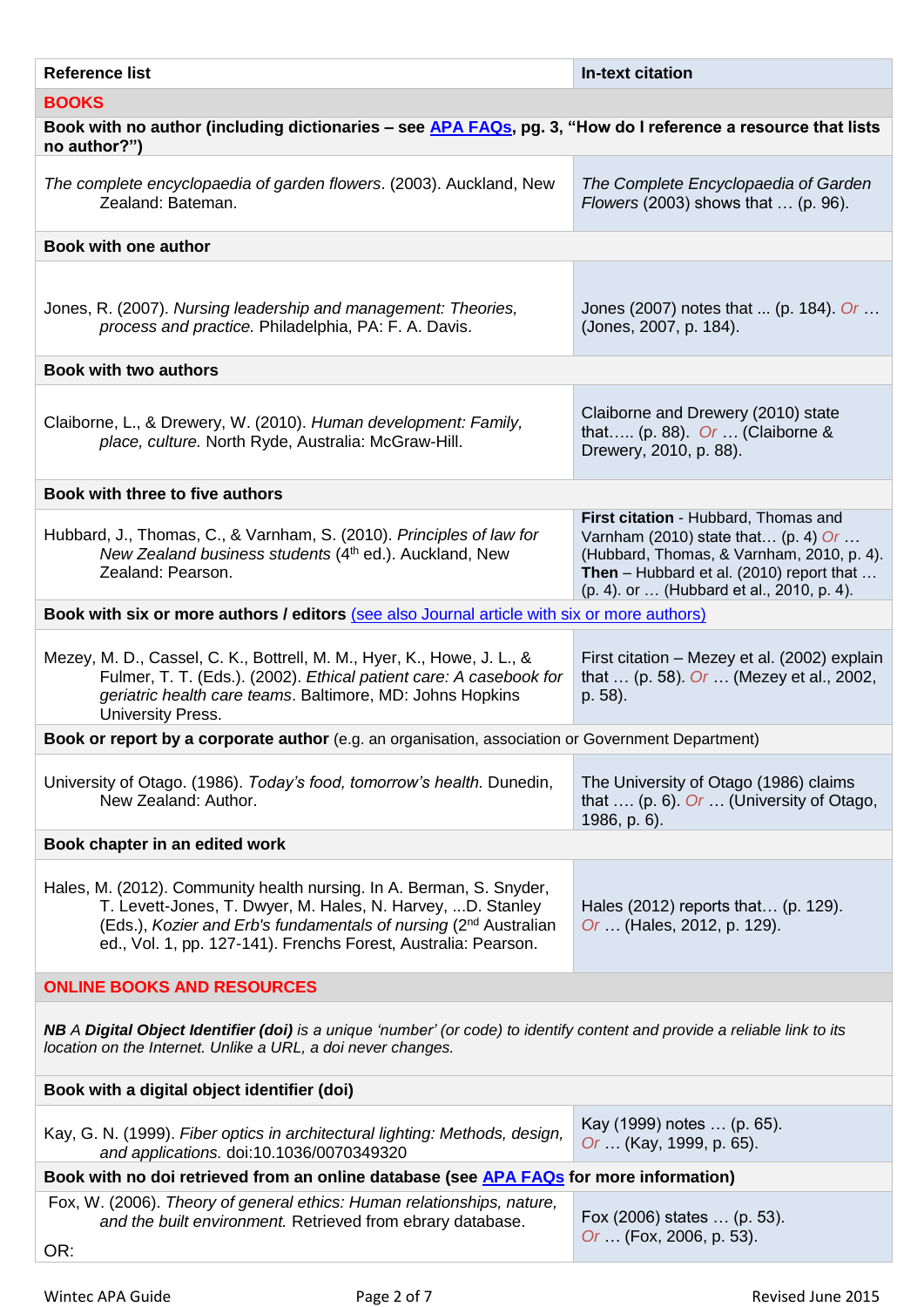<span id="page-2-4"></span><span id="page-2-3"></span><span id="page-2-2"></span><span id="page-2-1"></span><span id="page-2-0"></span>

| Gulanick, M., & Myers, J. L. (2014). Nursing care plans: Diagnoses,<br>interventions, and outcomes (8 <sup>th</sup> ed.). Retrieved from EBL<br>database.                                                                                                                                                                                                                                                   | Gulanick and Myers (2014) note(p.<br>91)<br>Or  (Gulanick and Myers, 2014, p.<br>$91$ ).                                                                                 |  |  |  |
|-------------------------------------------------------------------------------------------------------------------------------------------------------------------------------------------------------------------------------------------------------------------------------------------------------------------------------------------------------------------------------------------------------------|--------------------------------------------------------------------------------------------------------------------------------------------------------------------------|--|--|--|
| NB Also see APA FAQs - questions under Ebooks.<br>Dictionary definitions - no author or editor                                                                                                                                                                                                                                                                                                              |                                                                                                                                                                          |  |  |  |
|                                                                                                                                                                                                                                                                                                                                                                                                             |                                                                                                                                                                          |  |  |  |
| Practice. (n.d.). In Merriam-Webster's online dictionary. Retrieved from<br>http://www.merriam-webster.com/dictionary/practice                                                                                                                                                                                                                                                                              | (Practice, n.d.)                                                                                                                                                         |  |  |  |
| Dictionary definitions - author or editor                                                                                                                                                                                                                                                                                                                                                                   |                                                                                                                                                                          |  |  |  |
| Simpson, J. (Ed.). (2012). Practice. In Oxford English<br>dictionary. Retrieved from<br>http://www.oed.com/view/Entry/149226<br><b>NB</b> For print dictionary include the publication details instead of "retrieved from<br>URL"                                                                                                                                                                           | (Simpson, 2012)                                                                                                                                                          |  |  |  |
| Online encyclopedias - author or editor                                                                                                                                                                                                                                                                                                                                                                     |                                                                                                                                                                          |  |  |  |
| Easton, B. (2012). Economic history: Boom and bust, 1870-1895. In Te<br>Ara: The encyclopedia of New Zealand. Retrieved April 15,<br>2015 from http://www.teara.govt.nz/en/economic-history/page-5<br>NB Only include retrieval dates, if, at the bottom of the page, it says it has                                                                                                                        | "Atkinson's careful management of the<br>national finances set the economy up<br>for the long boom, which began in the<br>mid-1890s" (Easton, 2012, "Bust",<br>para. 4). |  |  |  |
| been updated on a particular date.<br><b>Blog post</b>                                                                                                                                                                                                                                                                                                                                                      |                                                                                                                                                                          |  |  |  |
|                                                                                                                                                                                                                                                                                                                                                                                                             |                                                                                                                                                                          |  |  |  |
| vaughanbell. (2010, November 1). It only exists if I see colours on the<br>brain scan [Blog post]. Retrieved from<br>http://mindhacks.com/2010/11/01/it-only-exists-if-i-can-see-<br>colours-on-a-brain-scan/<br><b>NB</b> If the author's name is in lowercase, it should remain so in the reference                                                                                                       | vaughanbell (2010) argues that<br>(para. 3).<br>Or  (vaughanbell, 2010, para. 3).                                                                                        |  |  |  |
| list. This title is not italicised.                                                                                                                                                                                                                                                                                                                                                                         |                                                                                                                                                                          |  |  |  |
| Webpage                                                                                                                                                                                                                                                                                                                                                                                                     |                                                                                                                                                                          |  |  |  |
| Statistics New Zealand. (2014). New Zealand in profile 2014. Retrieved<br>from http://www.stats.govt.nz                                                                                                                                                                                                                                                                                                     | Statistics New Zealand (2014) provides<br>evidence for  (para. 2).<br>Or  (Statistics New Zealand, 2014,<br>para. 2).                                                    |  |  |  |
| Webpage (no date)                                                                                                                                                                                                                                                                                                                                                                                           |                                                                                                                                                                          |  |  |  |
| Department of Conservation. (n.d.). New Zealand's marine<br>environment. Retrieved June 17, 2014 from<br>http://www.doc.govt.nz/conservation/marine-and-coastal/new-<br>zealands-marine-environment/<br><b>NB</b> Only include retrieval dates where information on the website may change<br>over time.                                                                                                    | The Department of Conservation (n.d.)<br>estimates that  (para. 4).<br>Or  (Department of Conservation,<br>n.d., para. 4).                                               |  |  |  |
| Conference paper in published proceedings online                                                                                                                                                                                                                                                                                                                                                            |                                                                                                                                                                          |  |  |  |
| Flintoff, V., & Flanagan, P. (2010, April). The 'ménage à trois'<br>complexity of external supervision. In L. Beddoe & A. Davies<br>(Eds.), Common threads, different patterns: Supervision<br>Conference 2010, Auckland, New Zealand: Proceedings, (pp. 8-<br>17). Retrieved from<br>https://cdn.auckland.ac.nz/assets/education/about/schools/chss<br>wk/docs/2010-Supervision-Conference-Proceedings.pdf | Flintoff and Flanagan (2010) mention<br>$\ldots$ (p. 9).<br>Or  (Flintoff & Flanagan, 2010, p. 9).                                                                       |  |  |  |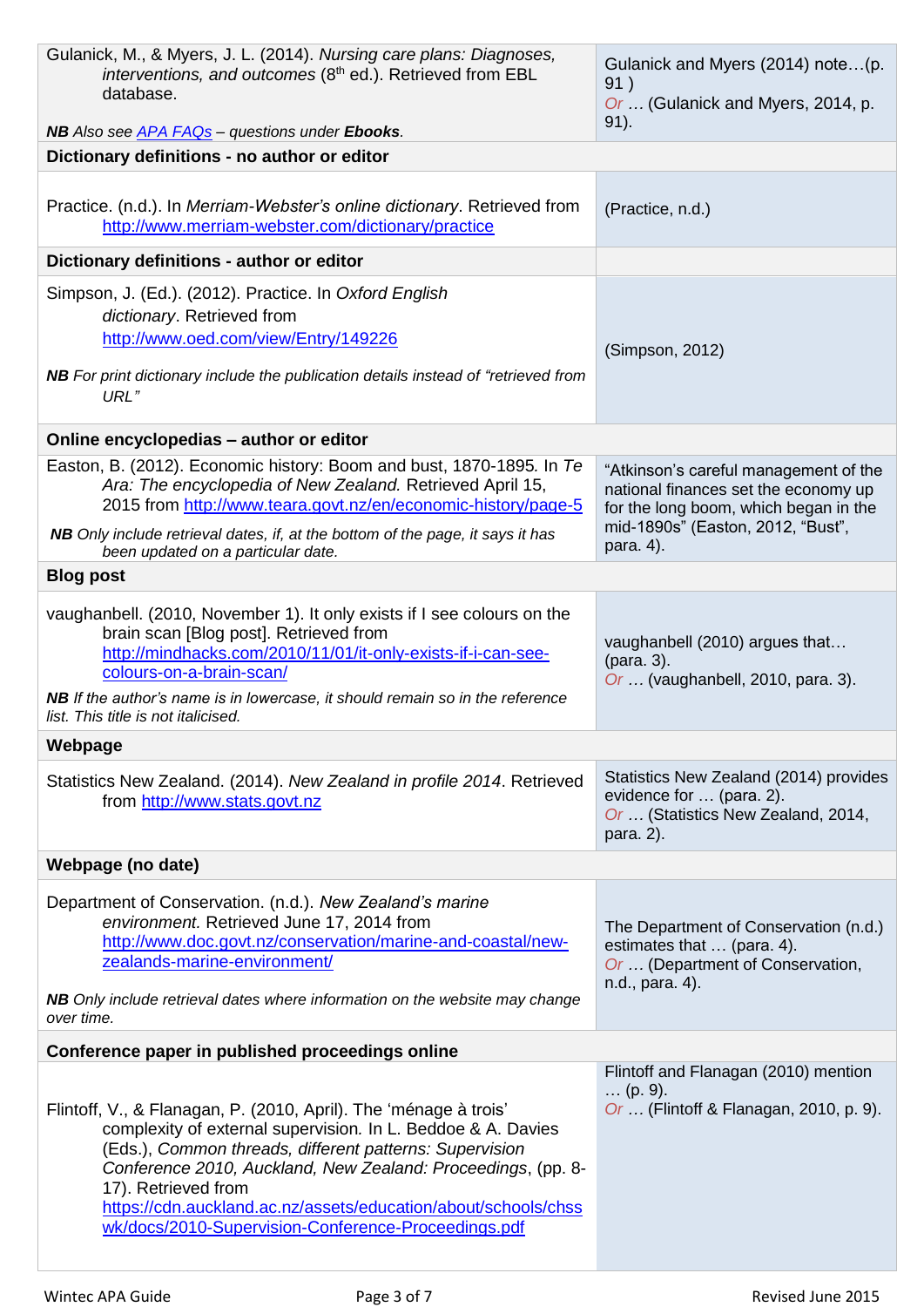<span id="page-3-0"></span>*NB Retrieval Statements: There are 2 types of retrieval statements used when there is no doi available. The date is only included if the source material is likely to change over time.*

- *1. Retrieved from (name of the database)*
- 2. *Retrieved from http://www…*

<span id="page-3-4"></span><span id="page-3-3"></span><span id="page-3-2"></span><span id="page-3-1"></span>

| Journal or serial article (print version)                                                                                                                                                                                                                                                                                                                                           |                                                                                                                                                                                                                                    |  |  |  |
|-------------------------------------------------------------------------------------------------------------------------------------------------------------------------------------------------------------------------------------------------------------------------------------------------------------------------------------------------------------------------------------|------------------------------------------------------------------------------------------------------------------------------------------------------------------------------------------------------------------------------------|--|--|--|
| Millard, S. K., Nicholas, A., & Cook, F. M. (2008). Is parent-child<br>interaction effective in reducing suffering? Journal of Speech,<br>Language & Hearing Research, 51(3), 636-650.                                                                                                                                                                                              | First citation - Millard, Nicholas and<br>Cook (2008) explain  (p. 640).<br>Or  (Millard, Nicholas, & Cook, 2008,<br>p. 640).<br><b>Then</b> – Millard et al. $(2008)$ explain<br>(p. 640).<br>Or  (Millard et al., 2008, p. 640). |  |  |  |
| Journal or serial article with six or more authors (See also Book with six authors/editors)                                                                                                                                                                                                                                                                                         |                                                                                                                                                                                                                                    |  |  |  |
| Gilbert, D. G., McClernon, J. F., Rabinovich, N. E., Sugai, C., Plath, L.<br>C., Asgaard, G.,  Botros, N. (2004). Effects of quitting<br>smoking on EEG activation and attention last for more than 31<br>days and are more severe with stress, dependence, DRD2 A1<br>allele, and depressive traits. Nicotine and Tobacco Research,<br>6, 249-267. doi:10.1080/1462220041001676305 | First citation – Gilbert et al. (2004)<br>indicate that  (p. 252).<br>Or  (Gilbert et al., 2004, p. 252).                                                                                                                          |  |  |  |
| Journal or serial article with a doi                                                                                                                                                                                                                                                                                                                                                |                                                                                                                                                                                                                                    |  |  |  |
| Stulz, J. (2006). Integrating exposure therapy and analytic therapy in<br>trauma treatment. American Journal of Orthopsychiatry, 76(4),<br>482-488. http://dx.doi.org/10.1037/0002-9432.76.4.482                                                                                                                                                                                    | Stulz (2006) discusses  (p. 486).<br>Or  (Stulz, 2006, p. 486).                                                                                                                                                                    |  |  |  |
| Journal or serial article from a library database                                                                                                                                                                                                                                                                                                                                   |                                                                                                                                                                                                                                    |  |  |  |
| Bumpus, M. A., & Burton, G. (2008). Chapters in the life of an<br>entrepreneur: A case study. Journal of Education for Business,<br>83(5), 302-308. Retrieved from ABI Inform database.<br><b>NB Undergraduates: Give the name of the database.</b><br>Researchers: Give the URL of the journal homepage. e.g. Retrieved from<br>http://www.tandfonline.com/toc/vjeb20/current      | Bumpus and Burton (2008) believe that<br>$\ldots$ (p. 303).<br>Or  (Bumpus & Burton, 2008, p. 303).                                                                                                                                |  |  |  |
| Journal or serial article from the Internet                                                                                                                                                                                                                                                                                                                                         |                                                                                                                                                                                                                                    |  |  |  |
| Pantaleo, S. (2005). 'Reading' young children's visual texts. Early<br>Childhood Research & Practice, 7(1). Retrieved from<br>http://ecrp.uiuc.edu/v7n1/pantaleo.html<br><b>NB</b> In-text citation notes the section title on an online document without page<br>numbers.                                                                                                          | Pantaleo (2005, Classroom context)<br>states $\dots$ (para. 3).<br>Or  (Pantaleo, 2005, Classroom<br>context, para. 3).                                                                                                            |  |  |  |
| <b>OTHER WRITTEN RESOURCES</b>                                                                                                                                                                                                                                                                                                                                                      |                                                                                                                                                                                                                                    |  |  |  |
| <b>Brochure or pamphlet</b>                                                                                                                                                                                                                                                                                                                                                         |                                                                                                                                                                                                                                    |  |  |  |
| YouthLaw: Tino Rangatiratanga Taitamariki. (2003). Free legal service<br>for children and young people [Brochure]. Tamaki Makaurau,<br>New Zealand: Author.                                                                                                                                                                                                                         | YouthLaw: Tino Rangitiratanga<br>Taitamariki (2003) identifies<br>Or  (YouthLaw: Tino Rangatiratanga<br>Taitamariki, 2003).                                                                                                        |  |  |  |
| Newspaper article (no author, print version)                                                                                                                                                                                                                                                                                                                                        |                                                                                                                                                                                                                                    |  |  |  |
| Kiwi speller at home among international bright sparks. (2008, May<br>20), New Zealand Herald, p. A11.                                                                                                                                                                                                                                                                              | ("Kiwi Speller," 2008, p. A11).                                                                                                                                                                                                    |  |  |  |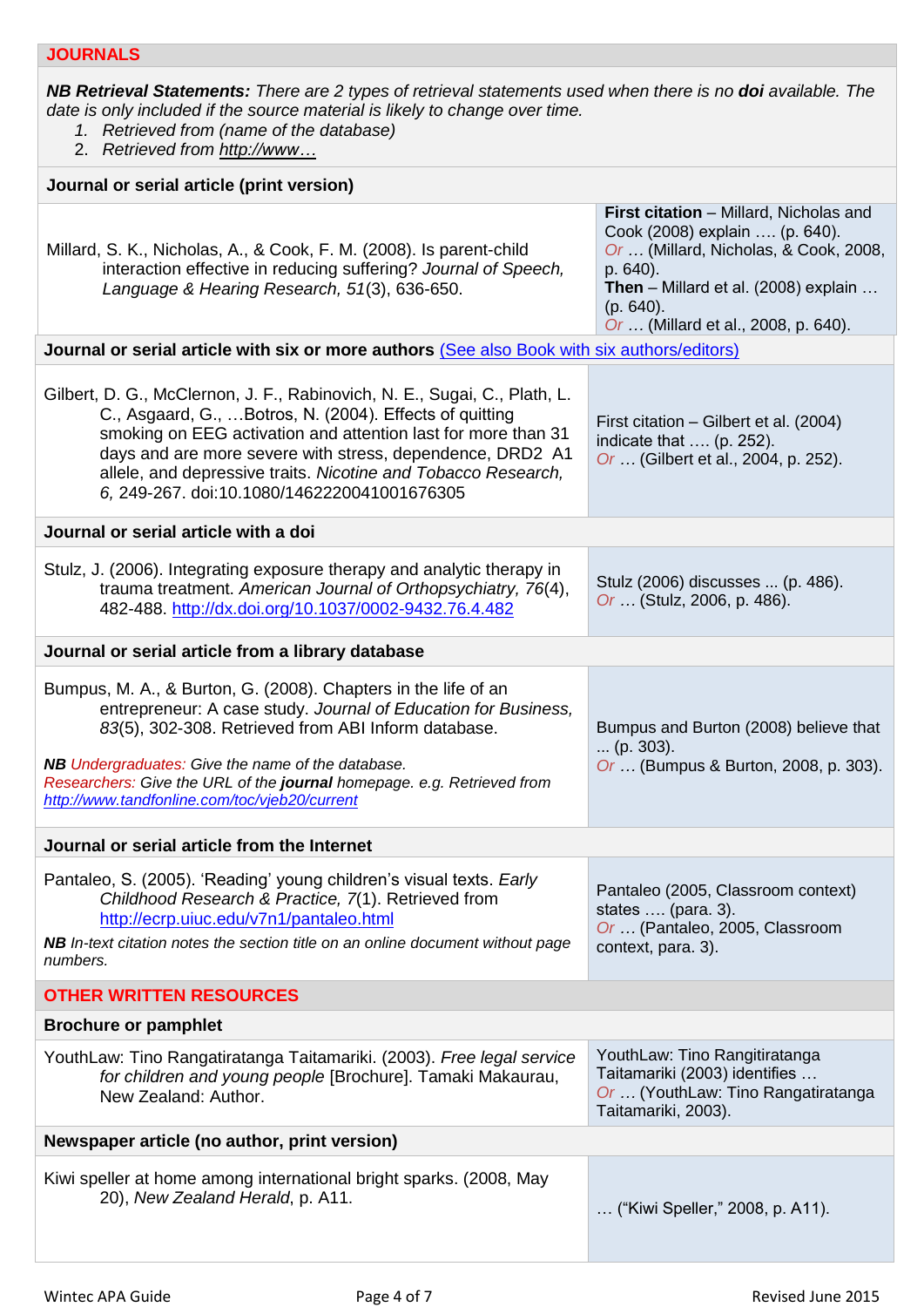<span id="page-4-8"></span><span id="page-4-7"></span><span id="page-4-6"></span><span id="page-4-5"></span><span id="page-4-4"></span><span id="page-4-3"></span><span id="page-4-2"></span><span id="page-4-1"></span><span id="page-4-0"></span>

| Newspaper article from the Internet                                                                                                                                                                                                                                                                                      |                                                                                 |  |  |  |
|--------------------------------------------------------------------------------------------------------------------------------------------------------------------------------------------------------------------------------------------------------------------------------------------------------------------------|---------------------------------------------------------------------------------|--|--|--|
| Tait, M. (2014, June 12). Rubbish trial is food for thought. New<br>Zealand Herald. Retrieved from http://www.nzherald.co.nz                                                                                                                                                                                             | Tait (2014) indicates  (para. 4).<br>Or  (Tait, 2014, para. 4).                 |  |  |  |
| NB Give the URL of the newspaper home page to avoid broken links.                                                                                                                                                                                                                                                        |                                                                                 |  |  |  |
| Newspaper article from a database                                                                                                                                                                                                                                                                                        |                                                                                 |  |  |  |
| Flowers, M. (2014, May 13). Growth-driving polytechs hurt by dated<br>public image. New Zealand Herald. Retrieved from Newztext<br>Plus database.                                                                                                                                                                        | Flowers (2014) notes  (para. 4).<br>Or  (Flowers, 2014, para. 4).               |  |  |  |
| <b>Course hand out / Lecture notes</b>                                                                                                                                                                                                                                                                                   |                                                                                 |  |  |  |
| Smith, A. (2014, May 12). A model of nursing care [PowerPoint slides].<br>Hamilton, New Zealand: Wintec.                                                                                                                                                                                                                 | $$ as Smith (2014) found<br>Or  (Smith, 2014).                                  |  |  |  |
| <b>AUDIO VISUAL MEDIA</b>                                                                                                                                                                                                                                                                                                |                                                                                 |  |  |  |
| Television series (single episode)                                                                                                                                                                                                                                                                                       |                                                                                 |  |  |  |
| McGovern, J. (Writer), & Fywell, T. (Director). (1994). To be a<br>somebody [Television series episode]. In S. Hood (Executive<br>producer), Cracker. Manchester, England: Granada.                                                                                                                                      | McGovern (1994) shows<br>Or  (McGovern, 1994).                                  |  |  |  |
| <b>DVD / Film</b>                                                                                                                                                                                                                                                                                                        |                                                                                 |  |  |  |
| Campion, J. (Director), & Chapman, J. (Producer). (1993). The piano<br>[DVD]. Australia: Australian Film Commission.                                                                                                                                                                                                     | Campion and Chapman (1993) note<br>Or (Campion & Chapman, 1993).                |  |  |  |
| <b>Music recording</b>                                                                                                                                                                                                                                                                                                   |                                                                                 |  |  |  |
| Waters, R. (1973). Money [Recorded by Pink Floyd]. On The dark side<br>of the moon [CD]. Middlesex, England: Harvest.                                                                                                                                                                                                    | "Money" (Waters, 1973, track $6$ ).<br>Or  "Money" (Waters, 1973, track<br>$6)$ |  |  |  |
| <b>YouTube Video</b>                                                                                                                                                                                                                                                                                                     |                                                                                 |  |  |  |
| Apsolon, M. [markapsolon]. (2011, September 9). Real ghost girl<br>caught on Video Tape 14 [Video file]. Retrieved from<br>http://www.youtube.com/watch?v=6nyGCbxD848                                                                                                                                                    | Apsolon (2011) shows<br>Or  (Apsolon, 2011).                                    |  |  |  |
| NB Include both the full name and the username if possible, as formatted<br>above. Otherwise, put the author's screen name first, as formatted above; no<br>brackets.                                                                                                                                                    |                                                                                 |  |  |  |
| <b>Podcasts</b>                                                                                                                                                                                                                                                                                                          |                                                                                 |  |  |  |
| Bushnell, P. (Producer). (2014, January 5). You call this art?: Part 1<br>[Audio podcast]. Retrieved from http://www.radionz.co.nz                                                                                                                                                                                       | Bushnell (2014) comments<br>Or  (Bushnell, 2014).                               |  |  |  |
| <b>OTHER MEDIA</b>                                                                                                                                                                                                                                                                                                       |                                                                                 |  |  |  |
| <b>Personal communication</b>                                                                                                                                                                                                                                                                                            |                                                                                 |  |  |  |
| As this material is not recoverable or archived, it is <b>not</b> included in a<br>reference list, but is acknowledged in-text. Include private letters,<br>tutor comments, own class notes, interviews, telephone<br>conversations, etc. Use the initials and surname of the person and as<br>exact a date as possible. | K. W. Wiremu (personal<br>communication, January 18, 2010)<br>commented that    |  |  |  |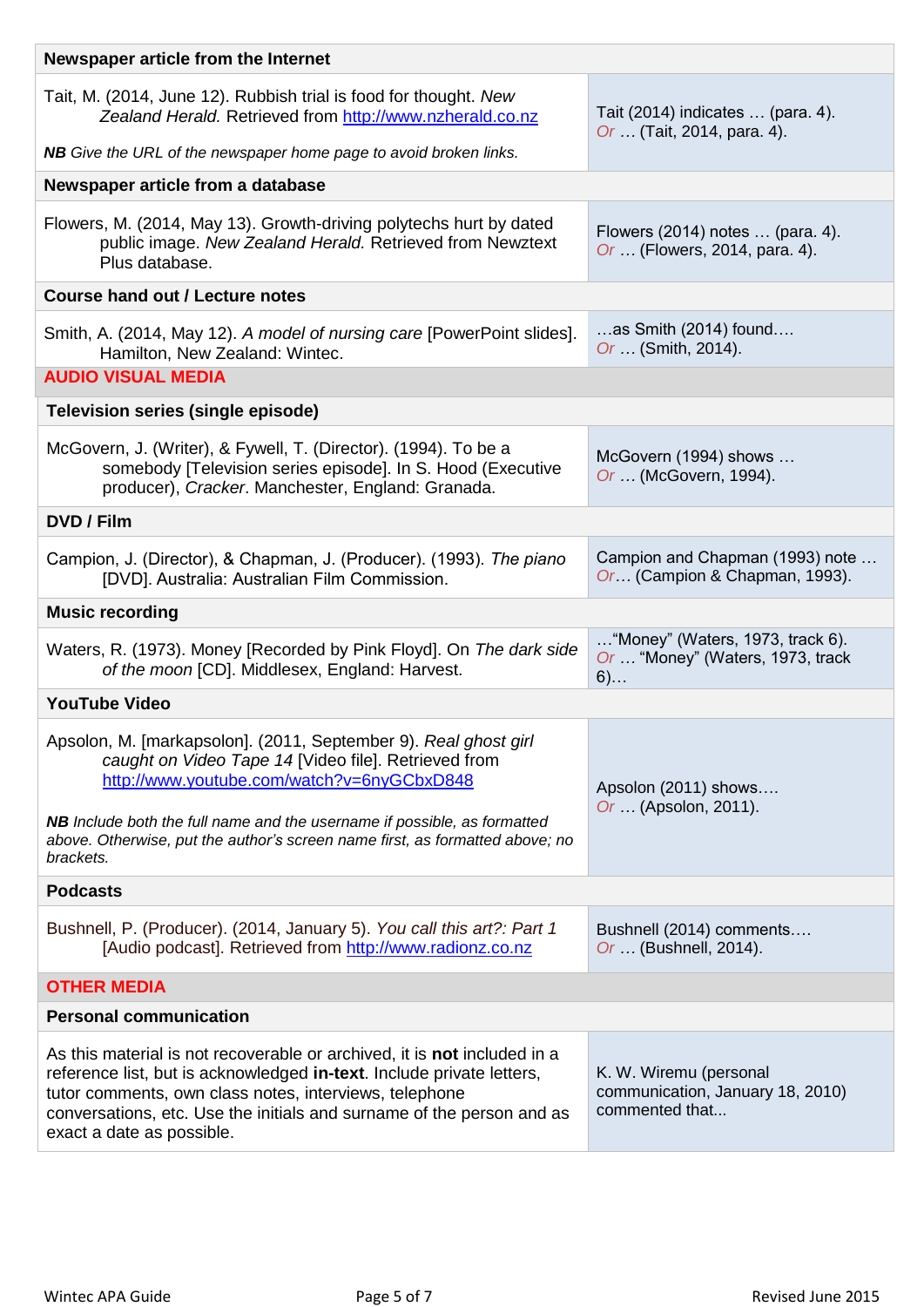## **FOR MORE INFORMATION OR ASSISTANCE, PLEASE CONTACT A STAFF MEMBER FROM:**

# <span id="page-5-0"></span>The Library **OR** Student Learning Services **OR** Te Kete Kōnae

# **Reference Lists**

At the end of your assignment, you are required to provide full reference information for **each source** you have used. Reference lists give full information about the printed and electronic sources referred to in your writing so that your reader is able to locate the sources you used.

### **The items in your reference list need to be:**

- In alphabetical order, by the author/producer's surname, in the order they appear on the title page
- Combined in one list do not separate different types of sources
- In correct format (brackets, punctuation, capital letters, italics, etc.) as in the examples in this quide. This includes underlining all URLs so they are active hyperlinks.
- In 'hanging indent' format
- Checked with your department for their preferred line spacing

#### **Remember, be consistent!**

#### **In-Text Citation**

<span id="page-5-1"></span>In-text citations include the author's name, publication date of the item and the page or paragraph showing where you found the information.

**Direct Quotation** – You can quote part or all of an author's sentence; select the part that is most useful for your purpose.

You copy the words **exactly** from the source, using double quotation marks to show which words are copied. Show the surname of the author(s), the year of publication and page (or paragraph) number, in brackets, e.g.

- 1. MacFarlane (2004) notes that allowing "time to bond with students is the first step in classroom management" (p. 90).
- 2. "Taking time to bond with students is the first step in classroom management" (MacFarlane, 2004, p. 90).

## *NB A reference at the end of a sentence is part of that sentence so put a full stop after the final bracket.*

**Paraphrasing** – Paraphrasing is more than changing a few words; you need to use your own sentence structure and phrases. You put the author's meaning into your own words so there is no need for double quotation marks, e.g.

- 1. MacFarlane (2004) indicates that smoother organisation of a classroom is possible when teachers take the time to connect with their class (p. 90), although this is not always the case.
- 2. True classroom control can start when a teacher connects with the students (MacFarlane, 2004, p. 90).

*NB The page number should be provided at the end of the paraphrase, whether or not it is at the end of the sentence. This will ensure that you have identified the author/owner of the idea you are using.*

For more information on paraphrasing*,* see [Paraphrasing video](https://learning.wintec.ac.nz/pluginfile.php/295583/mod_resource/content/2/story.html)

**Edited books** - When using material by the author(s) of a chapter in an edited book use only the chapter author's name in-text and the year of publication of the book. (See example: [Book chapter in an edited](#page-1-2) work)